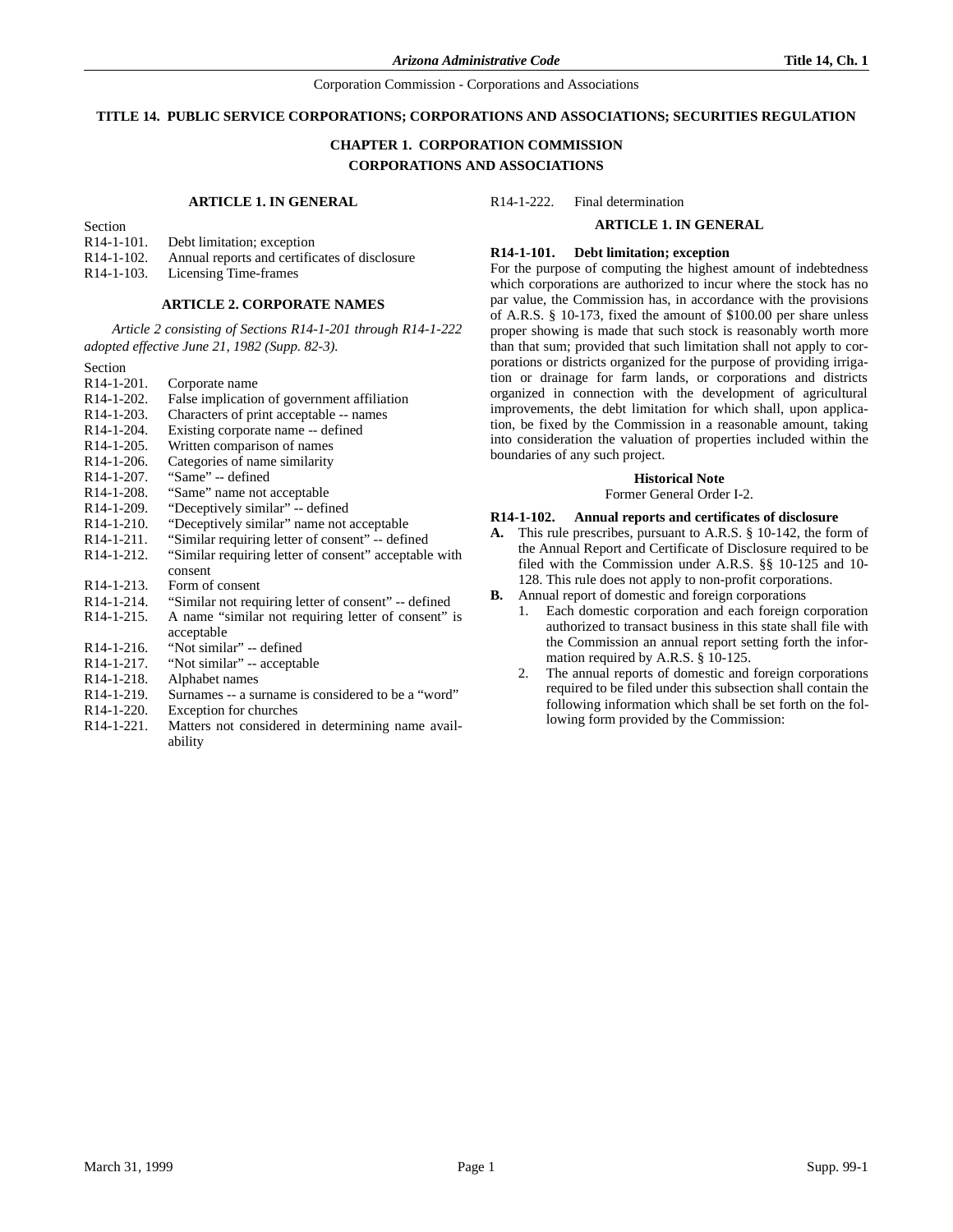### **ARIZONA CORPORATION COMMISSION**

2222 WEST ENCANTO BLVD. SUITE 210-D PHOENIX, ARIZONA 85009 415 WEST CONGRESS AVENUE TUCSON, ARIZONA 85701

# **ANNUAL REPORT ARS 10-125 & CERTIFICATE OF DISCLOSURE ARS 10-128**

FORM PURSUANT TO ADMINISTRATIVE RULE R14-1-102

**DIRECTION: Please complete both sides of this Annual Report, and return to the ARIZONA CORPORATION COMMISSION AT EITHER OF THE ABOVE ADDRESSES WITH YOUR FEE. REPORT MUST BE FILED ON OR BEFORE:**

# **A. CORPORATION INFORMATION:**

| <b>Corporation Name:</b><br><b>Street Address:</b><br>P.O. Box (if any):<br>City, State, Zip Code:                                                                            |                 |                                                               |
|-------------------------------------------------------------------------------------------------------------------------------------------------------------------------------|-----------------|---------------------------------------------------------------|
|                                                                                                                                                                               | FILE NO.<br>FEE | <b>TYPE OF CORPORATION</b>                                    |
| <b>Principal Office of</b>                                                                                                                                                    |                 |                                                               |
| <b>Non-Arizona Corporation:</b><br>Suite # (if any):<br>City, State, Zip Code:<br><b>Name of Arizona Statutory Agent:</b><br><b>Street Address:</b><br>City, State, Zip Code: |                 | <b>ANNUAL REPORT</b><br><b>FOR YEAR ENDING</b><br>MO. DAY YR. |

**B. SPECIAL INSTRUCTIONS: If there has been a change in any of the preceding information, please indicate below the change required:**

| $\overline{\phantom{a}}$ ( )                                                                                                                                                                                                                                                                                                                                                                                                                                                    |  |
|---------------------------------------------------------------------------------------------------------------------------------------------------------------------------------------------------------------------------------------------------------------------------------------------------------------------------------------------------------------------------------------------------------------------------------------------------------------------------------|--|
| $\overline{a}$ . The contract of the contract of the contract of the contract of the contract of the contract of the contract of the contract of the contract of the contract of the contract of the contract of the contract of th                                                                                                                                                                                                                                             |  |
|                                                                                                                                                                                                                                                                                                                                                                                                                                                                                 |  |
| $\overline{\phantom{a}}$ 0                                                                                                                                                                                                                                                                                                                                                                                                                                                      |  |
| $\sim$ 0 $\sim$ 0 $\sim$ 0 $\sim$ 0 $\sim$ 0 $\sim$ 0 $\sim$ 0 $\sim$ 0 $\sim$ 0 $\sim$ 0 $\sim$ 0 $\sim$ 0 $\sim$ 0 $\sim$ 0 $\sim$ 0 $\sim$ 0 $\sim$ 0 $\sim$ 0 $\sim$ 0 $\sim$ 0 $\sim$ 0 $\sim$ 0 $\sim$ 0 $\sim$ 0 $\sim$ 0 $\sim$ 0 $\sim$ 0 $\sim$ 0 $\sim$ 0 $\sim$ 0 $\sim$ 0 $\sim$                                                                                                                                                                                   |  |
|                                                                                                                                                                                                                                                                                                                                                                                                                                                                                 |  |
| $\overline{\phantom{a}}$ $\overline{\phantom{a}}$ $\overline{\phantom{a}}$ $\overline{\phantom{a}}$ $\overline{\phantom{a}}$ $\overline{\phantom{a}}$ $\overline{\phantom{a}}$ $\overline{\phantom{a}}$ $\overline{\phantom{a}}$ $\overline{\phantom{a}}$ $\overline{\phantom{a}}$ $\overline{\phantom{a}}$ $\overline{\phantom{a}}$ $\overline{\phantom{a}}$ $\overline{\phantom{a}}$ $\overline{\phantom{a}}$ $\overline{\phantom{a}}$ $\overline{\phantom{a}}$ $\overline{\$ |  |
|                                                                                                                                                                                                                                                                                                                                                                                                                                                                                 |  |

| C. * CAPITALIZATION: Aggregate number of shares itemized as follows: * NOT REQUIRED FOR NON-PROFIT CORPORATIONS |              |               |                  |  |
|-----------------------------------------------------------------------------------------------------------------|--------------|---------------|------------------|--|
| NUMBER AUTHORIZED                                                                                               | <b>CLASS</b> | <b>SERIES</b> | <b>PAR VALUE</b> |  |
|                                                                                                                 |              |               |                  |  |
|                                                                                                                 |              |               |                  |  |
|                                                                                                                 |              |               |                  |  |
|                                                                                                                 |              |               |                  |  |
| NUMBER AUTHORIZED                                                                                               | <b>CLASS</b> | <b>SERIES</b> | PAR VALUE        |  |
|                                                                                                                 |              |               |                  |  |
|                                                                                                                 |              |               |                  |  |
|                                                                                                                 |              |               |                  |  |
|                                                                                                                 |              |               |                  |  |

# **D. BRIEF STATEMENT OF THE CHARACTER OF BUSINESS IN WHICH THE CORPORATION IS ACTUALLY ENGAGED IN ARIZONA.**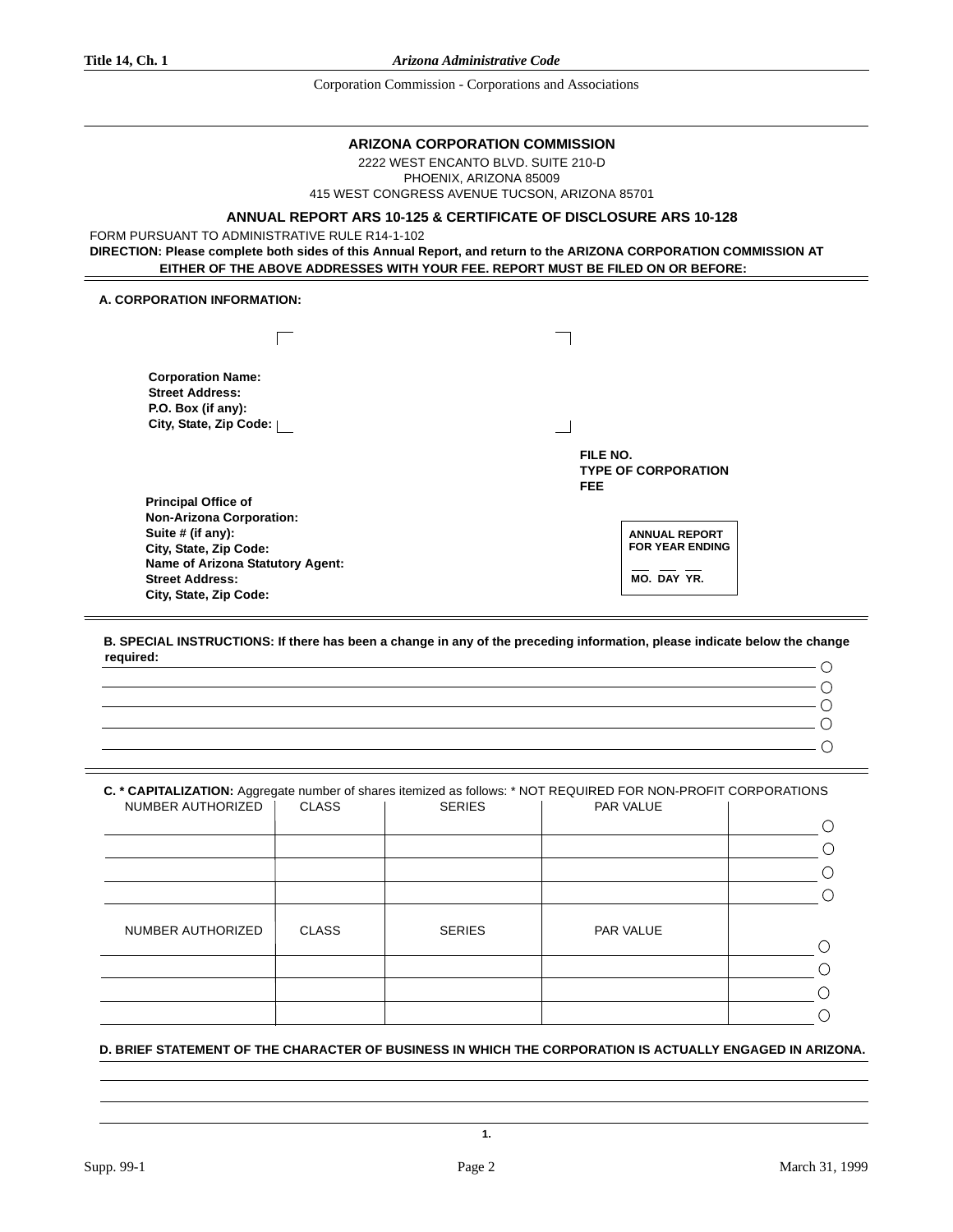# (LIST MUST BE COMPLETE - USE ADDITIONAL SHEET IF NECESSARY)

| Е.<br><b>OFFICERS:</b>                                           |                                                   |                  | F.<br><b>DIRECTORS</b>                                                                                                                                                                                                              |  |
|------------------------------------------------------------------|---------------------------------------------------|------------------|-------------------------------------------------------------------------------------------------------------------------------------------------------------------------------------------------------------------------------------|--|
| President                                                        |                                                   | ()               | <b>Director</b>                                                                                                                                                                                                                     |  |
|                                                                  |                                                   | $\bigcirc$       |                                                                                                                                                                                                                                     |  |
|                                                                  |                                                   |                  |                                                                                                                                                                                                                                     |  |
|                                                                  |                                                   |                  |                                                                                                                                                                                                                                     |  |
|                                                                  |                                                   |                  |                                                                                                                                                                                                                                     |  |
| Date of taking this office: MO. _______ DAY _______ YR. ______ O |                                                   |                  | Date of taking this office: MO. ________ DAY _______ YR. ______                                                                                                                                                                     |  |
| <b>Vice-President</b>                                            |                                                   | O                | <b>Director</b>                                                                                                                                                                                                                     |  |
| Name and $\bigcap$                                               |                                                   |                  | Name was a structured by the contract of the contract of the contract of the contract of the contract of the contract of the contract of the contract of the contract of the contract of the contract of the contract of the c      |  |
|                                                                  |                                                   |                  |                                                                                                                                                                                                                                     |  |
| $P.O. Box$ $\qquad \qquad \qquad$                                |                                                   |                  | P.O. Box                                                                                                                                                                                                                            |  |
| City, State Zip Code $\qquad \qquad \qquad \qquad \bigcap$       |                                                   |                  |                                                                                                                                                                                                                                     |  |
| Date of taking this office: MO. ______ DAY ______ YR. _____ ()   |                                                   |                  | Date of taking this office: MO. ______ DAY ______ YR. _____                                                                                                                                                                         |  |
| Secretary                                                        |                                                   | $\circ$          | <b>Director</b>                                                                                                                                                                                                                     |  |
|                                                                  |                                                   |                  |                                                                                                                                                                                                                                     |  |
|                                                                  |                                                   |                  |                                                                                                                                                                                                                                     |  |
|                                                                  |                                                   |                  |                                                                                                                                                                                                                                     |  |
|                                                                  |                                                   |                  |                                                                                                                                                                                                                                     |  |
| Date of taking this office: MO. ______ DAY ______ YR. _____ ()   |                                                   |                  | Date of taking this office: MO. ______ DAY ______ YR. _____                                                                                                                                                                         |  |
| <b>Treasurer</b>                                                 |                                                   | $\left( \right)$ | <b>Director</b>                                                                                                                                                                                                                     |  |
|                                                                  |                                                   | ∩                |                                                                                                                                                                                                                                     |  |
|                                                                  |                                                   |                  |                                                                                                                                                                                                                                     |  |
|                                                                  |                                                   |                  |                                                                                                                                                                                                                                     |  |
|                                                                  |                                                   |                  |                                                                                                                                                                                                                                     |  |
| Date of taking this office: MO. ______ DAY ______ YR. _____ O    |                                                   | (OVER)           | Date of taking this office: MO. _______ DAY ______ YR. ______                                                                                                                                                                       |  |
|                                                                  |                                                   | $\bigcirc$       | <b>Director</b>                                                                                                                                                                                                                     |  |
|                                                                  |                                                   |                  | Name and the contract of the contract of the contract of the contract of the contract of the contract of the contract of the contract of the contract of the contract of the contract of the contract of the contract of the c      |  |
|                                                                  |                                                   |                  | Street Address and the state of the state of the state of the state of the state of the state of the state of the state of the state of the state of the state of the state of the state of the state of the state of the stat      |  |
|                                                                  |                                                   |                  |                                                                                                                                                                                                                                     |  |
|                                                                  |                                                   |                  | City, State Zip Code <b>Example 2</b> and 2 and 2 and 2 and 2 and 2 and 2 and 2 and 2 and 2 and 2 and 2 and 2 and 2 and 2 and 2 and 2 and 2 and 2 and 2 and 2 and 2 and 2 and 2 and 2 and 2 and 2 and 2 and 2 and 2 and 2 and 2 and |  |
| Date of taking this office: MO. ______ DAY ______ YR. _____      |                                                   | $\cup$           | Date of taking this office: MO. ______ DAY ______ YR. _____                                                                                                                                                                         |  |
| Other Executive Officer (title)_____________________________     |                                                   | $\left( \right)$ | <b>Director</b>                                                                                                                                                                                                                     |  |
|                                                                  |                                                   |                  |                                                                                                                                                                                                                                     |  |
| Street Address _____                                             | $\overline{\phantom{a}}$ $\overline{\phantom{a}}$ |                  | Street Address __________                                                                                                                                                                                                           |  |
|                                                                  |                                                   |                  |                                                                                                                                                                                                                                     |  |
|                                                                  |                                                   |                  |                                                                                                                                                                                                                                     |  |
| Date of taking this office: MO. ______ DAY ______ YR. _____ O    |                                                   |                  | Date of taking this office: MO. ______ DAY ______ YR. _____                                                                                                                                                                         |  |
|                                                                  |                                                   | $\circ$          | <b>Director</b>                                                                                                                                                                                                                     |  |
|                                                                  |                                                   |                  |                                                                                                                                                                                                                                     |  |
|                                                                  |                                                   |                  |                                                                                                                                                                                                                                     |  |
|                                                                  |                                                   |                  |                                                                                                                                                                                                                                     |  |
|                                                                  |                                                   |                  |                                                                                                                                                                                                                                     |  |
| Date of taking this office: MO. ______ DAY ______ YR. _____ ()   |                                                   |                  | Date of taking this office: MO. ______ DAY ______ YR. _____                                                                                                                                                                         |  |
|                                                                  |                                                   | $\circ$          | <b>Director</b>                                                                                                                                                                                                                     |  |
| Name                                                             |                                                   | $\circ$          | Name with a state of the contract of the contract of the contract of the contract of the contract of the contract of the contract of the contract of the contract of the contract of the contract of the contract of the contr      |  |
|                                                                  |                                                   | $\circ$          |                                                                                                                                                                                                                                     |  |
|                                                                  |                                                   | $\circ$          |                                                                                                                                                                                                                                     |  |
|                                                                  |                                                   | $\circ$          |                                                                                                                                                                                                                                     |  |
| Date of taking this office: MO. ______ DAY ______ YR. _____      |                                                   | $\circ$          | Date of taking this office: MO. ______ DAY ______ YR. _____                                                                                                                                                                         |  |

| <b>DIRECTORS</b>                                                                                                                                                                                                                                                      |  |  |
|-----------------------------------------------------------------------------------------------------------------------------------------------------------------------------------------------------------------------------------------------------------------------|--|--|
| <b>Director</b>                                                                                                                                                                                                                                                       |  |  |
|                                                                                                                                                                                                                                                                       |  |  |
|                                                                                                                                                                                                                                                                       |  |  |
|                                                                                                                                                                                                                                                                       |  |  |
|                                                                                                                                                                                                                                                                       |  |  |
| Date of taking this office: MO. ______ DAY ______ YR. _____ O                                                                                                                                                                                                         |  |  |
| <b>Director</b>                                                                                                                                                                                                                                                       |  |  |
|                                                                                                                                                                                                                                                                       |  |  |
|                                                                                                                                                                                                                                                                       |  |  |
|                                                                                                                                                                                                                                                                       |  |  |
|                                                                                                                                                                                                                                                                       |  |  |
| Date of taking this office: MO. _______ DAY ______ YR. ______ ()                                                                                                                                                                                                      |  |  |
| <b>Director</b>                                                                                                                                                                                                                                                       |  |  |
| Name _____<br>$\overline{\phantom{a}}$ . The contract of the contract of the contract of $\overline{\phantom{a}}$ . The contract of the contract of the contract of the contract of the contract of the contract of the contract of the contract of the contract of t |  |  |
|                                                                                                                                                                                                                                                                       |  |  |
| P.O. Box                                                                                                                                                                                                                                                              |  |  |
|                                                                                                                                                                                                                                                                       |  |  |
| Date of taking this office: MO. _______ DAY ______ YR. ______ 0                                                                                                                                                                                                       |  |  |
| <b>Director</b>                                                                                                                                                                                                                                                       |  |  |
|                                                                                                                                                                                                                                                                       |  |  |
|                                                                                                                                                                                                                                                                       |  |  |
|                                                                                                                                                                                                                                                                       |  |  |
|                                                                                                                                                                                                                                                                       |  |  |
| Date of taking this office: MO. ______ DAY ______ YR. _____ C                                                                                                                                                                                                         |  |  |
| <b>Director</b>                                                                                                                                                                                                                                                       |  |  |
|                                                                                                                                                                                                                                                                       |  |  |
|                                                                                                                                                                                                                                                                       |  |  |
|                                                                                                                                                                                                                                                                       |  |  |
|                                                                                                                                                                                                                                                                       |  |  |
| Date of taking this office: MO. ______ DAY ______ YR. _____                                                                                                                                                                                                           |  |  |
|                                                                                                                                                                                                                                                                       |  |  |
| <b>Director</b><br>$\overline{\phantom{a}}$ and $\overline{\phantom{a}}$ and $\overline{\phantom{a}}$ and $\overline{\phantom{a}}$ and $\overline{\phantom{a}}$ and $\overline{\phantom{a}}$<br>Name                                                                  |  |  |
|                                                                                                                                                                                                                                                                       |  |  |
| P.O. Box                                                                                                                                                                                                                                                              |  |  |
| City, State Zip Code ______                                                                                                                                                                                                                                           |  |  |
| Date of taking this office: MO. ______ DAY ______ YR. _____ O                                                                                                                                                                                                         |  |  |
| <b>Director</b>                                                                                                                                                                                                                                                       |  |  |
|                                                                                                                                                                                                                                                                       |  |  |
|                                                                                                                                                                                                                                                                       |  |  |
|                                                                                                                                                                                                                                                                       |  |  |
|                                                                                                                                                                                                                                                                       |  |  |
| Date of taking this office: MO. _______ DAY ______ YR. ______ 0                                                                                                                                                                                                       |  |  |
| <b>Director</b>                                                                                                                                                                                                                                                       |  |  |
|                                                                                                                                                                                                                                                                       |  |  |
|                                                                                                                                                                                                                                                                       |  |  |
|                                                                                                                                                                                                                                                                       |  |  |
|                                                                                                                                                                                                                                                                       |  |  |
| Date of taking this office: MO. _______ DAY ______ YR. ______ ()                                                                                                                                                                                                      |  |  |

**2.**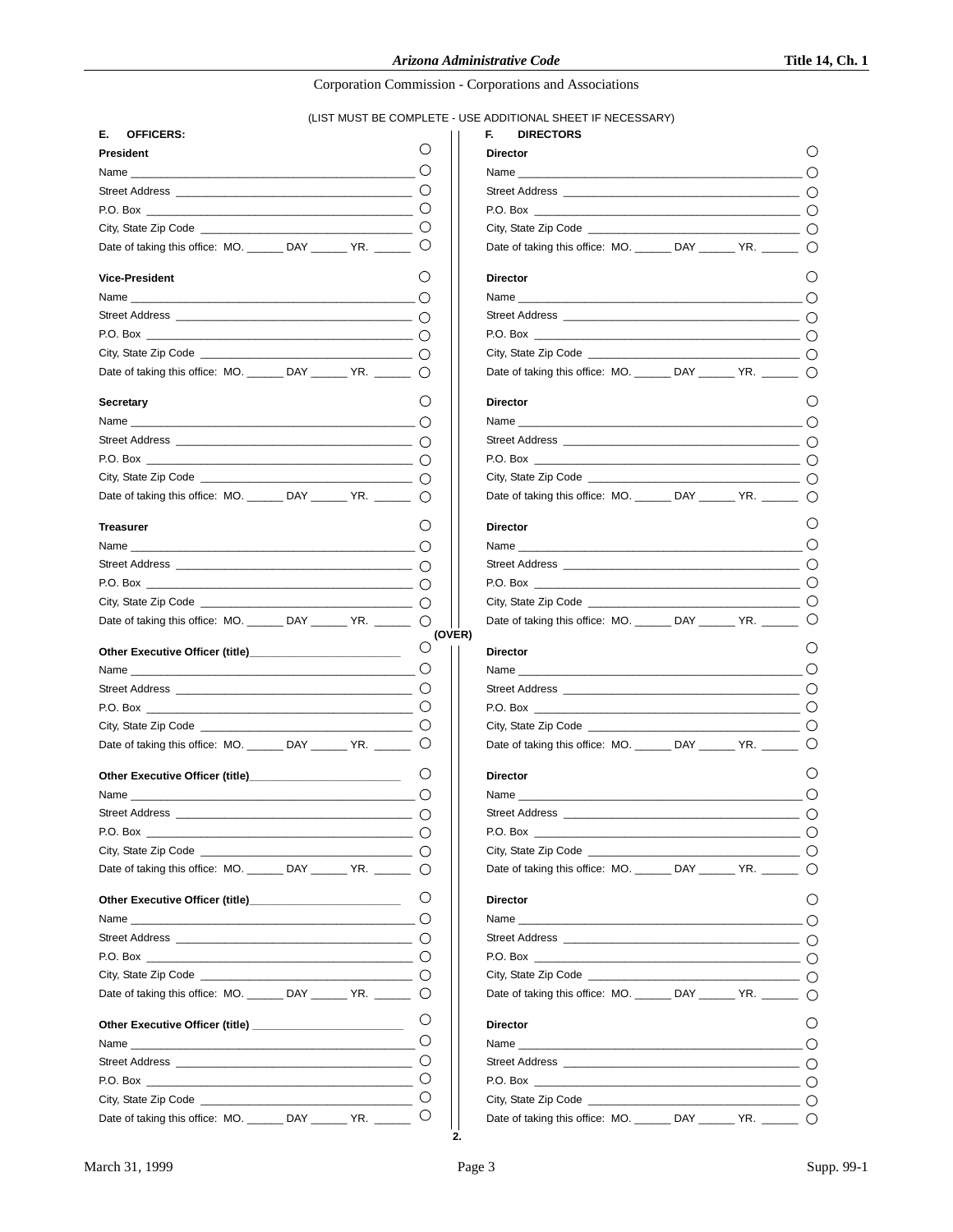#### **G. STATEMENT OF FINANCIAL CONDITION BALANCE SHEET**

YOU MAY SUBSTITUTE FOR THIS BALANCE SHEET AN EXACT COPY OF THE FINANCIAL REPORT TO SHAREHOLDERS AS PROVIDED IN A.R.S. § 10-127, A COPY OF SCHEDULE L, FILED WITH THE INTERNAL REVENUE SERVICE, OR A COPY OF SCHEDULE L, FORM 120 FILED WITH THE ARIZONA DEPARTMENT OF REVENUE FOR THE PURPOSES OF TAXATION OF INCOME PURSUANT TO TITLE 43, ARIZONA REVISED STATUTES.

| <b>ASSETS</b>                                     | <b>AMOUNT</b>      | <b>TOTAL</b>         |
|---------------------------------------------------|--------------------|----------------------|
|                                                   |                    | ----------------     |
|                                                   |                    | -----------------    |
|                                                   |                    | -----------------    |
|                                                   |                    | -----------------    |
| Gov't obligations: (a) U.S. and instrumentalities | ------------------ |                      |
|                                                   | -----------------  |                      |
|                                                   |                    | ------------------   |
|                                                   |                    | --------------       |
|                                                   |                    | -----------------    |
|                                                   |                    |                      |
|                                                   |                    | -----------------    |
|                                                   | -----------------  | -------------        |
|                                                   | ------------------ |                      |
|                                                   |                    | --------------       |
|                                                   |                    | ---------------      |
|                                                   | -----------------  |                      |
|                                                   | -----------------  | --------------       |
|                                                   |                    | -----------------    |
|                                                   |                    | -------------------- |

#### **LIABILITIES AND CAPITAL**

| <b>Accounts payable</b>                 |                                                 | --------------------- |
|-----------------------------------------|-------------------------------------------------|-----------------------|
|                                         | Mtges., notes, bonds payable in less than 1 yr. | --------------------- |
|                                         |                                                 | --------------------  |
|                                         |                                                 | -------------------   |
|                                         | Mtges., notes, bonds payable in 1 yr. or more   | --------------------  |
|                                         |                                                 | --------------------  |
|                                         | Total assets                                    | --------------------  |
| <b>Capital stock:</b>                   | (a) Preferred stock                             | --------------------- |
|                                         | (b) Common stock                                | -------------------   |
|                                         |                                                 | --------------------  |
|                                         |                                                 | --------------------  |
|                                         |                                                 | --------------------  |
|                                         |                                                 | --------------------  |
|                                         | Total capital                                   | --------------------  |
| <b>Total liabilities</b><br>and Capital |                                                 | --------------------  |

**3.**

**--------------------**

**--------------------**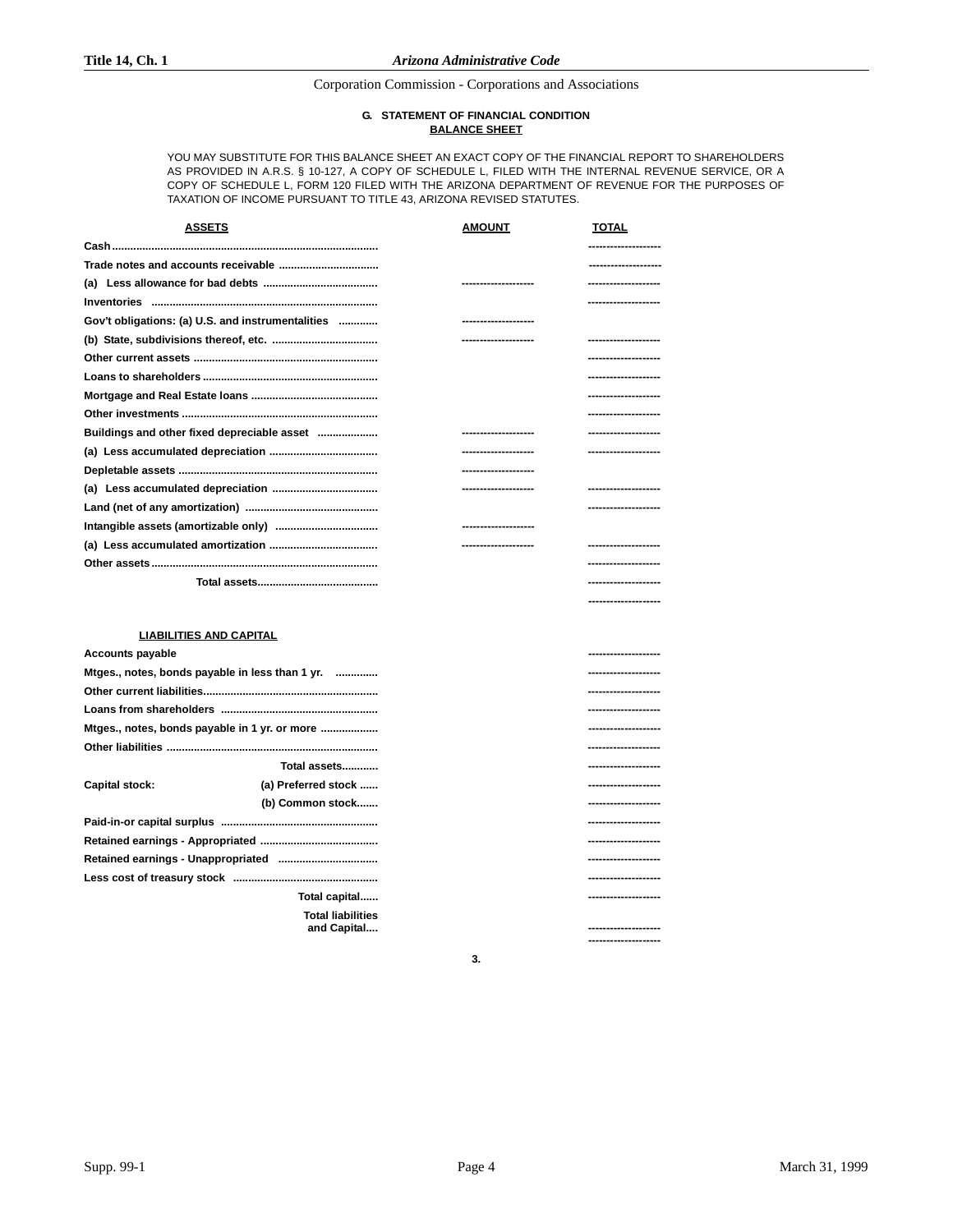| Arizona Administrative Code |  |  |  |
|-----------------------------|--|--|--|
|                             |  |  |  |
|                             |  |  |  |

| Н.                                                                                                                                                                                                                                                                         | is needed, attach a separate sheet.           | <b>SHAREHOLDERS: DIRECTIONS:</b> Fill in names of shareholders of record holding more than 20% of any class of shares issued by the<br>corporation, including persons beneficially holding such shares through nominees. If additional space                                                                                                                                                                                                                                                                                                        |   |  |
|----------------------------------------------------------------------------------------------------------------------------------------------------------------------------------------------------------------------------------------------------------------------------|-----------------------------------------------|-----------------------------------------------------------------------------------------------------------------------------------------------------------------------------------------------------------------------------------------------------------------------------------------------------------------------------------------------------------------------------------------------------------------------------------------------------------------------------------------------------------------------------------------------------|---|--|
| <b>Shareholder</b><br>Name and the contract of the contract of the contract of the contract of the contract of the contract of the contract of the contract of the contract of the contract of the contract of the contract of the contract of the c                       |                                               | Shareholder<br>Name and the contract of the contract of the contract of the contract of the contract of the contract of the contract of the contract of the contract of the contract of the contract of the contract of the contract of the c                                                                                                                                                                                                                                                                                                       |   |  |
| <b>Shareholder</b><br>Name and the contract of the contract of the contract of the contract of the contract of the contract of the contract of the contract of the contract of the contract of the contract of the contract of the contract of the c                       | $\left( \begin{array}{c} \end{array} \right)$ | Shareholder                                                                                                                                                                                                                                                                                                                                                                                                                                                                                                                                         |   |  |
| Shareholder                                                                                                                                                                                                                                                                | $\cap$                                        | Shareholder<br>Name experience and the state of the state of the state of the state of the state of the state of the state of the state of the state of the state of the state of the state of the state of the state of the state of the sta                                                                                                                                                                                                                                                                                                       | ( |  |
| ALL CORPORATE TAX RETURNS REQUIRED BY TITLE 43 HAVE BEEN FILED WITH THE ARIZONA DEPARTMENT OF REVENUE.                                                                                                                                                                     |                                               |                                                                                                                                                                                                                                                                                                                                                                                                                                                                                                                                                     |   |  |
| Under penalties of law, I declare that I have examined this report, including any attachments, and to the best of my knowledge and belief it is true,<br>correct and complete. (MUST BE SIGNED BY PRESIDENT, VICE PRESIDENT, SECRETARY, ASSISTANT SECRETARY OR TREASURER.) |                                               |                                                                                                                                                                                                                                                                                                                                                                                                                                                                                                                                                     |   |  |
| BY:<br><u>x___________________________</u>                                                                                                                                                                                                                                 | BY:                                           | $\mathsf X$ and $\mathsf X$ and $\mathsf X$ are the set of $\mathsf X$ and $\mathsf X$ are the set of $\mathsf X$ and $\mathsf X$ are the set of $\mathsf X$ and $\mathsf X$ are the set of $\mathsf X$ and $\mathsf X$ are the set of $\mathsf X$ and $\mathsf X$ are the set of $\mathsf X$ and<br><u>and the company of the company of the company of the company of the company of the company of the company of the company of the company of the company of the company of the company of the company of the company of the com</u><br>TITLE: |   |  |
|                                                                                                                                                                                                                                                                            |                                               | (Date of Signing)                                                                                                                                                                                                                                                                                                                                                                                                                                                                                                                                   |   |  |

NOTE:

 $\overline{a}$ 

If you are unable to file this Annual Report on or before the date which appears on page 1 of this report, you may, but only on or before that date, file a written request to the Incorporating Division, Annual Report Section for an extension of time, not to exceed 60 days, in which to file this report. The request for an extension of time MUST be accompanied by the annual fee which also appears in part A on page 1 of this report. Only after filing that request and paying the annual fee can the Commission grant this request for extension.

3. Each domestic and foreign corporation required to file the annual report on the form prescribed in this subsection may substitute for Part G of the form an exact copy of the financial report to shareholders as provided in A.R.S. § 10-127, a copy of Schedule L filed with the Internal Revenue Service, or a copy of Schedule L, Form 120 filed with the Arizona Department of Revenue for the purposes of taxation of income pursuant to Title 43, Arizona Revised Statutes.

#### **C.** Certificate of disclosure

1. The initial certificate executed by all incorporators shall be delivered to the Commission simultaneously with the

Articles of Incorporation or trust, or application for authority to transact business as provided by law.

- 2. All existing domestic and foreign corporations shall execute a certificate of disclosure executed by any two officers or directors of such corporation as part of the annual report required by A.R.S. § 10-125 unless otherwise exempted from the provisions of A.R.S. § 10-125 in which case they shall file said certificate of disclosure in a time and manner as provided by law.
- 3. The certificate of disclosure required to be filed by this subsection shall contain the following information which shall be set forth on the following form provided by the Commission: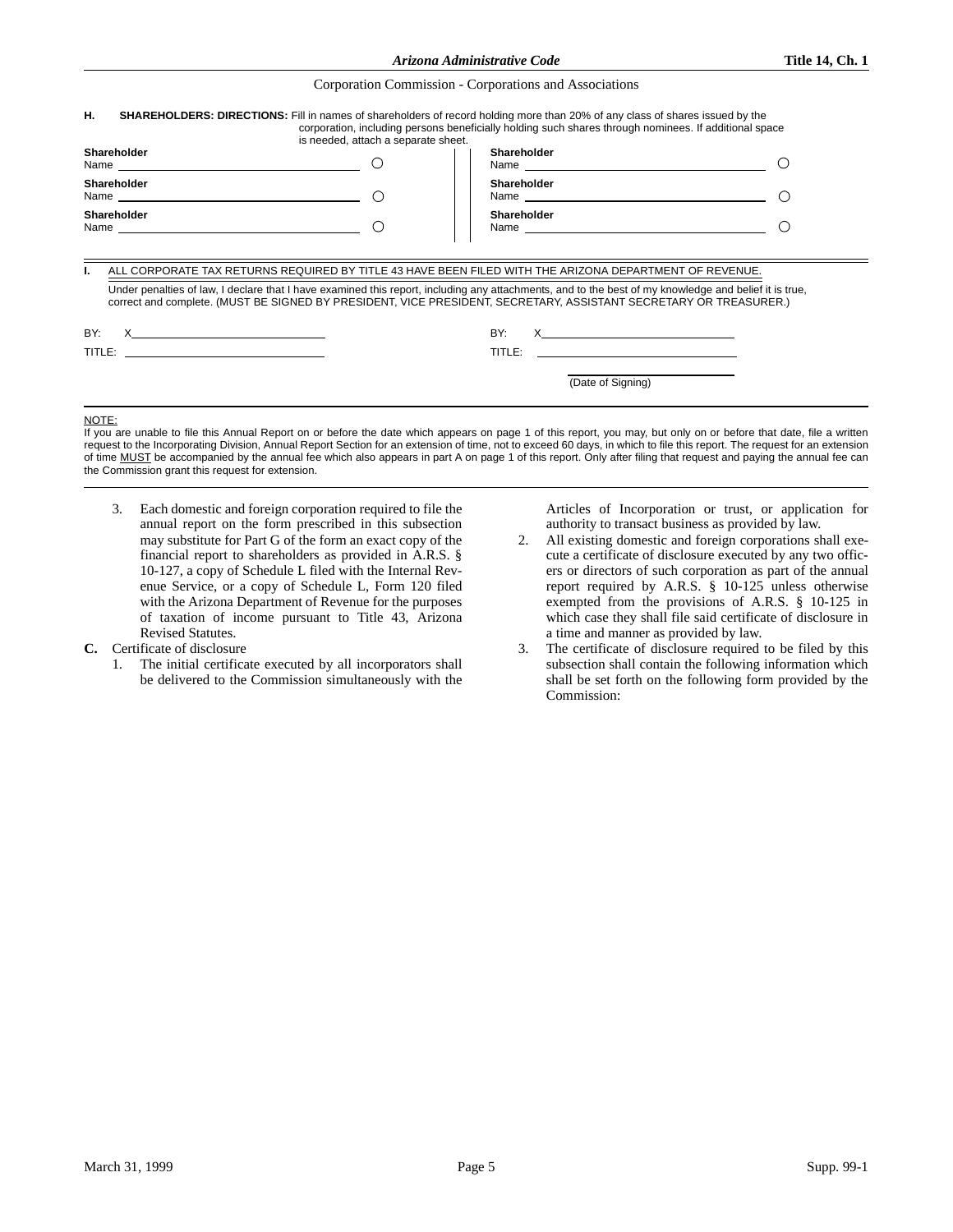#### **Title 14, Ch. 1** *Arizona Administrative Code*

### Corporation Commission - Corporations and Associations

#### **CERTIFICATE OF DISCLOSURE**

#### **A.R.S. 10-128 CHECK BOX "A" OR "B" WHICHEVER IS APPROPRIATE**

THE UNDERSIGNED CERTIFY THAT

#### **A.**

**No person serving either by election or appointment as officers, directors, trustees, incorporators and persons controlling, or holding more than 10% of the issued and outstanding common shares or 10% of any other proprietary, beneficial or membership interest in the corporation:**

- **1. Have been convicted of a felony involving a transaction in securities, consumer fraud or antitrust in any state or federal jurisdiction within the seven year period immediately preceding the execution of this certificate.**
- **2. Have been convicted of a felony, the essential elements of which consisted of fraud, misrepresentation, theft by false pretenses, or restraining of trade or monopoly in any state or federal jurisdiction within the seven year period immediately preceding the execution of this certificate.**
- **3. Have been or are subject to an injunction, judgment, decree or permanent order of any state or federal court entered within the seven year period immediately preceding the execution of this certificate, where such injunction, judgment, decree or permanent order: (a)Involved the violation of fraud or registration provisions of the securities laws of that jurisdiction; or**

**(b)Involved the violation of the consumer fraud laws of that jurisdiction; or**

**(c) Involved the violation of the antitrust or restraint laws of trade laws of that jurisdiction.**

#### **B.**

**The following persons serving either by election or appointment as officers, directors, trustees, incorporators and persons controlling, or holding more than 10% of the issued and outstanding common shares or 10% of any other proprietary, beneficial or membership interest in the corporation, have been or are subject to one or more of the statements listed in items 1 through 3 above:**

**I. NAME(S)** 

 LISTED MUST ACCOMPANY THIS REPORT. 1.Full name and prior names used. 2.Full birth name. 3.Present home address. 4.Prior addresses (for immediately preceding 7 year period). 5.Date and location of birth. 6.Social security number. 7.The nature and description of each conviction or judicial action, the date and location, the court and public agency involved, and the file or cause number of the case. **DATED: EXACT CORPORATE NAME: Under penalties of law, I declare that I have examined this certificate, including any attachments, and to the best of my knowledge and belief it is true, correct and complete. (MUST BE SIGNED BY ANY TWO EXECUTIVE OFFICERS OR DIRECTORS OF THE CORPORATION.)** BY: X **\_\_\_\_\_\_\_\_\_\_\_\_\_\_\_\_\_\_\_\_\_\_\_\_\_\_\_\_\_\_\_\_\_\_\_\_\_\_\_\_\_\_\_\_\_\_\_\_\_** BY: X **\_\_\_\_\_\_\_\_\_\_\_\_\_\_\_\_\_\_\_\_\_\_\_\_\_\_\_\_\_\_\_\_\_\_\_\_\_\_\_\_\_\_\_\_\_\_\_\_\_ TITLE: \_\_\_\_\_\_\_\_\_\_\_\_\_\_\_\_\_\_\_\_\_\_\_\_\_\_\_\_\_\_\_\_\_\_\_\_\_\_\_\_\_\_\_\_\_\_\_\_\_ TITLE: \_\_\_\_\_\_\_\_\_\_\_\_\_\_\_\_\_\_\_\_\_\_\_\_\_\_\_\_\_\_\_\_\_\_\_\_\_\_\_\_\_\_\_\_\_\_\_\_\_**

**NOTE: Date of signing \_\_\_\_\_\_\_\_\_\_\_\_\_\_\_\_\_\_\_\_\_\_\_\_\_\_\_\_\_\_\_\_\_\_\_\_\_\_\_\_\_\_**  Before returning to the Commission, please make sure that you have signed part I AND part J of this report, please make sure that you have checked the appropriate box in part J of this report, and that you have submitted your check or other remittance for the annual fee which is required by law to accom**pany this report. If you have any questions, please contact the Annual Report Section of the Incorporating Division of the Arizona Corporation Commission.**

4.

**D.** This rule shall be effective December 31, 1977.

#### **Historical Note**

Former General Order I-3 not in original publication, correction (Supp. 75-1). Former Section R14-1-102 repealed, new Section R14-1-102 adopted effective December 31, 1977 (Supp. 77-6).

#### **R14-1-103. Licensing Time-frames**

- **A.** This rule prescribes time-frames for the processing of any certificate or license issued by the Arizona Corporation Commission pursuant to A.R.S. Title 10 and Title 29.
- **B.** Within 270 calendar days after receipt of an initial or renewal application for any certificate or license provided pursuant to A.R.S. Title 10 or Title 29, staff shall notify the applicant, in writing, that the application is either administratively complete

or deficient. If the application is deficient, the notice shall specify all deficiencies.

- **C**. The Commission may terminate an application if the applicant does not remedy all deficiencies within 30 calendar days of the date on the notice of deficiency or permit the applicant to remedy the deficiencies based on the following 2 factors:
	- 1. Amount of information or work necessary to remedy the deficiencies; or
	- Effect on other Commission priorities.

II. THE FOLLOWING INFORMATION ON EACH PERSON

- **D.** After an application has been deemed administratively complete, and the applicant has been notified in writing, staff shall have 90 calendar days for substantive review of the application.
- **E.** For purposes of A.R.S. Title 41, Chapter 6, Article 7.1, the Commission has established the following time-frames: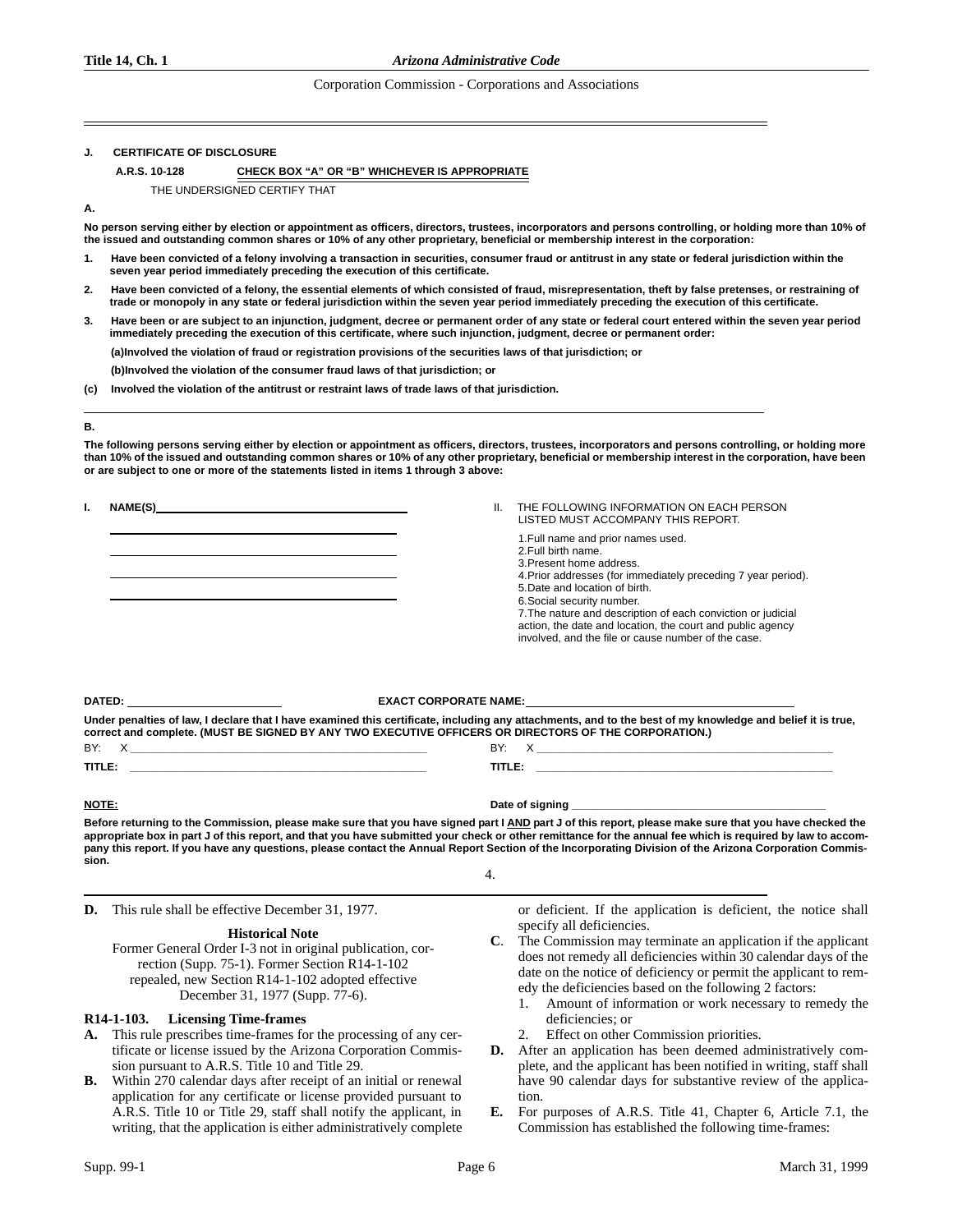| 1. | Administrative completeness    |                    |
|----|--------------------------------|--------------------|
|    | review time-frame:             | 270 calendar days, |
|    | Substantive review time-frame: | 90 calendar days,  |

3. Overall time-frame: 360 calendar days.

#### **Historical Note**

New Section adopted by final rulemaking at 5 A.A.R. 1019, effective March 18, 1999 (Supp. 99-1).

#### **ARTICLE 2. CORPORATE NAMES**

#### **R14-1-201. Corporate name**

- **A.** The corporate name is the initial means of identifying a legal entity; therefore, each name must be distinctive and distinguishable from existing corporate names.
- **B.** The corporate name of a profit corporation, foreign or domestic, shall contain one or more words of incorporation as applicable. The accepted words of incorporation and their accepted abbreviations are: Association -- Assn.; Bank -- no abbreviation; Corporation -- Corp.; Company -- Co.; Incorporated -- Inc. and Limited -- Ltd.
- **C.** The corporate name shall comply in all respects with A.R.S. § 10-008.

#### **Historical Note**

Adopted effective June 21, 1982 (Supp. 82-3).

#### **R14-1-202. False implication of government affiliation**

The corporate name may not be one that might falsely imply governmental affiliation.

#### **Historical Note**

Adopted effective June 21, 1982 (Supp. 82-3).

#### **R14-1-203. Characters of print acceptable -- names**

Corporate names must consist of letters of the English alphabet, arabic numerals or combinations thereof.

- 1. Letters of the English alphabet will be used in the upper case (capital letters) only. No distinction as to type, face, or font is recognized.
- 2. Arabic numerals include: 0, 1, 2, 3, 4, 5, 6, 7, 8, 9.
- 3. A space or spaces after words, letters or numerals may be considered as part of the name.
- 4. Roman numerals will be treated as letters of the English alphabet.

#### **Historical Note**

Adopted effective June 21, 1982 (Supp. 82-3).

#### **R14-1-204. Existing corporate name -- defined**

For the purposes of these rules, an "existing corporate name" is the name of any domestic corporation existing under the laws of this state; the name of any foreign corporation authorized to transact business in this state; a name reserved with the Arizona Corporation Commission pursuant to A.R.S. § 10-009 or 10-1007(B); or a trade name registered with the Secretary of State pursuant to A.R.S. § 44- 1460.

#### **Historical Note**

Adopted effective June 21, 1982 (Supp. 82-3).

#### **R14-1-205. Written comparison of names**

- **A.** A comparison of names to determine similarity is made by writing the names to be compared, using upper case letters of the English alphabet and acceptable numerals.
- **B.** For purposes of determining name similarity, every domestic corporation is deemed to contain the word "Arizona", either expressed or implied, in its corporate name.

#### **Historical Note**

Adopted effective June 21, 1982 (Supp. 82-3).

#### **R14-1-206. Categories of name similarity**

There are five categories of name similarity: Same (defined in R14- 1-207); Deceptively Similar (defined in R14-1-209); Similar, requiring letter of consent (defined in R14-1-211); Similar, not requiring letter of consent (defined in R14-1-214) and Not Similar (defined in R14-1-216).

#### **Historical Note**

Adopted effective June 21, 1982 (Supp. 82-3).

#### **R14-1-207. "Same" -- defined**

- **A.** Corporate names are the "same" if a comparison of the names, written, reveals no differences.
- **B.** A proposed corporate name is deemed to be the "same" as an existing corporate name if the difference in names consists in the use of different "words of incorporation". (See R14-1- 201.)

Example: HAAG, INC. is deemed to be the "same" as HAAG CORPORATION.

Example: INDEMNITY ASSOCIATION is deemed to be the "same" as INDEMNITY LIMITED.

## **Historical Note**

Adopted effective June 21, 1982 (Supp. 82-3).

#### **R14-1-208. "Same" name not acceptable**

- **A.** A proposed corporate name which is deemed to be the "same" as an existing corporate name *cannot* be filed even with a letter of consent from the entity having the same name.
- **B.** A name which has been ruled "same" as an existing corporate name can be changed to the category "similar, requiring letter of consent", by the addition of one or more words which make the proposed name distinguishable from the existing corporate name. (A.R.S. § 10-008(3))

#### **Historical Note**

Adopted effective June 21, 1982 (Supp. 82-3).

#### **R14-1-209. "Deceptively similar" -- defined**

A proposed corporate name is deemed to be "deceptively similar" to an existing corporate name if:

1. The difference in the names consists in the use of different articles of speech.

> Example: THE LONG CO. is deemed "deceptively similar" to LONG CO.

> Example: THE FINISHLINE COMPANY is deemed "deceptively similar" to A FINISHLINE CO.

2. The difference consists in the use of punctuation, spaces and symbols.

Example: The following names are "deceptively similar":

ABC CORP. AB&C CORP. A B C CORP. A&BC CORP.<br>A.B.C. CORP. AB-C CORP. A.B.C. CORP. A\*B\*C CORP. Example: GOOD TIME REST HOME, INC. is

"deceptively similar" to GOODTIME REST HOME, INC.

3. The difference consists in the presence or absence of letters which do not sufficiently alter the names to make them readily distinguishable:

> Example: The following names are "deceptively similar":

| EXXON    | <b>EXXONN</b> |
|----------|---------------|
| EXON     | <b>EXXONS</b> |
| $\cdots$ |               |

The difference consists in obvious or well-known variant spellings.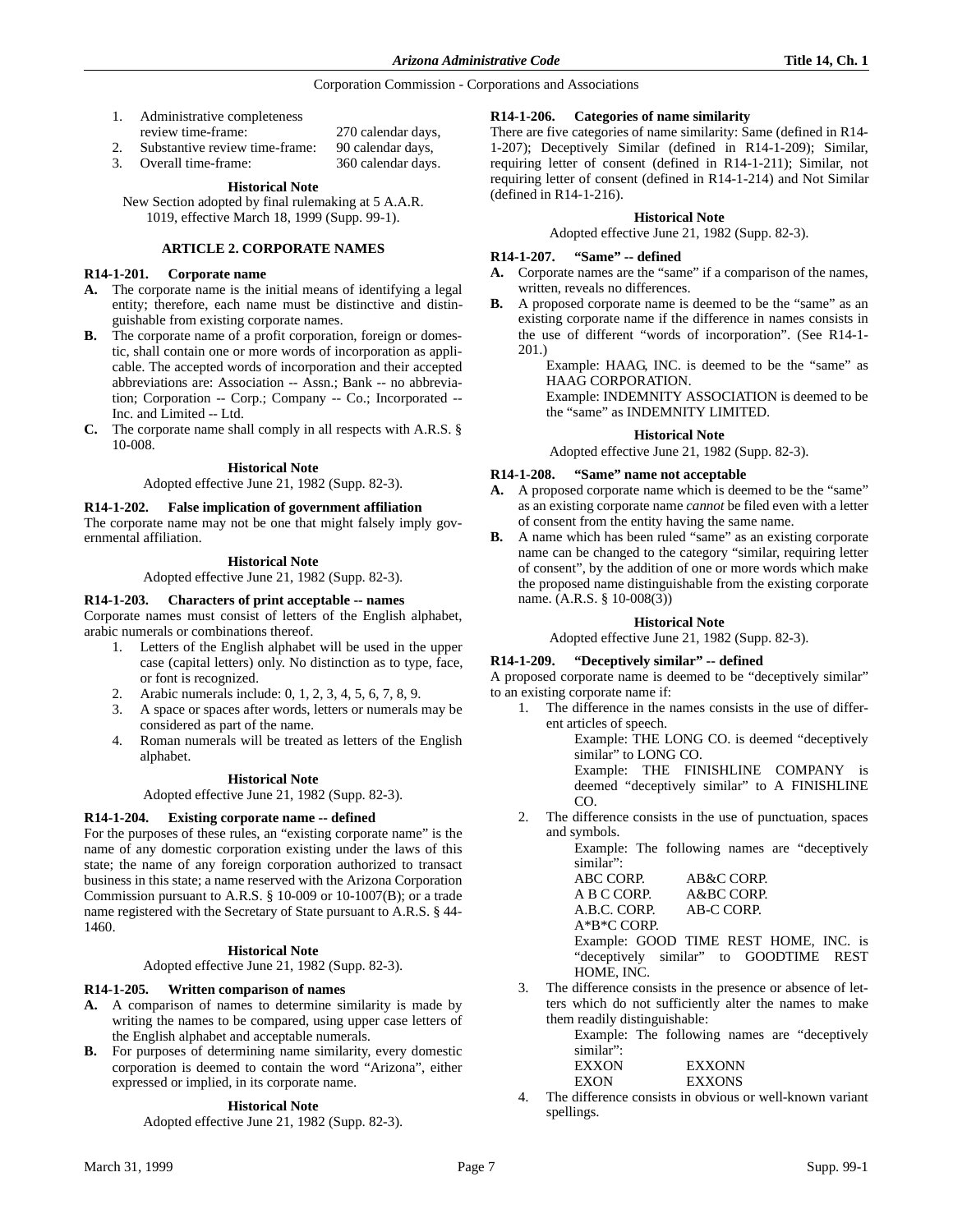Example: KAR CLASSICS, INC. is "deceptively similar" to CAR CLASSICS, INC.

Example: SAGUARO CLUB, LTD. is "deceptively similar" to SAHUARO CLUB, LTD.

5. The difference exists in the use of words with essentially the same meaning.

Example: ANDERSON REALTY CORP. is "deceptively similar" to ANDERSON REAL ESTATE CORP.

#### **Historical Note**

#### Adopted effective June 21, 1982 (Supp. 82-3).

### **R14-1-210. "Deceptively similar" name not acceptable**

- **A.** A proposed corporate name which is deemed to be "deceptively similar" to an existing corporate name cannot be accepted or filed, even with a letter of consent from the corporation having the similar corporate name.
- **B.** A name which has been ruled "deceptively similar" to an existing corporate name can be changed to the category "similar, requiring letter of consent" by the addition of one or more words which make the proposed name distinguishable from the existing corporate name. (A.R.S.§ 10-008(A)(3))

#### **Historical Note**

#### Adopted effective June 21, 1982 (Supp. 82-3).

**R14-1-211. "Similar requiring letter of consent" -- defined** A proposed name may be deemed "similar requiring letter of con-

sent" if:

1. The proposed corporate name is the "same" as, or "deceptively similar" to an existing corporate name except for a geographical designation.

Example: Existing corporate name: JOHNSON PRODUCTS, INC. Proposed corporate name: JOHNSON PRODUCTS

OF PHOENIX, INC.

Similar requiring letter of consent.

2. The first words of a proposed corporate name are the same as the first words of an existing corporate name.

Example: Existing corporate name: TUCSON SER-VICE, INC.

Proposed corporate name: TUCSON SERVICE AND SUPPLY, INC.

Similar requiring letter of consent.

3. Names containing a fictitious, fanciful or arbitrary word. Example: Existing corporate name: ARCO, INC. Proposed corporate name: ARCO PRODUCTION COMPANY

Similar requiring letter of consent.

4. The proposed corporate name implies the entity to be an affiliate or extension of an existing corporate name. (Rule R14-1-214(A)(4))

### **Historical Note**

Adopted effective June 21, 1982 (Supp. 82-3).

#### **R14-1-212. "Similar requiring letter of consent" acceptable with consent**

A proposed corporate name which is ruled to be "similar, requiring letter of consent" cannot be filed without the letter of consent.

# **Historical Note**

Adopted effective June 21, 1982 (Supp. 82-3).

#### **R14-1-213. Form of consent**

The Arizona Corporation Commission will identify to the applicant the entity or entities from whom consent must be obtained. The consent will be in writing, on letterhead, showing the existing corporate name, the proposed corporate name, to whom consent is

given, and signed by the firm's president or chief executive officer. Consent given orally or by telegraph cannot be accepted. Consent from more than one existing corporate name may be required.

#### **Historical Note**

Adopted effective June 21, 1982 (Supp. 82-3).

#### **R14-1-214. "Similar not requiring letter of consent" - defined**

Proposed corporate names are "similar not requiring letter of consent" if a written comparison of the names reveals similarities, but not to the extent that the names are deemed by the Commission to be deceptively similar. A proposed corporate name would fall in this category if:

1. The proposed corporate name is nonprofit and is the same or similar to an existing nonprofit corporate name except for a geographical designation.

> Example: Existing nonprofit corporate name: JAV-ELINA AND BEAR CLUB

Proposed nonprofit corporate name: PHOENIX JAVELINA AND BEAR CLUB

Similar not requiring letter of consent.

- 2. Except for the word "Arizona", when the name of a town, city, state, or geographical designation is added to an existing nonprofit corporate name, the proposed name is acceptable, providing that the registered office of the proposed nonprofit corporation is not located in the same town or city as the existing nonprofit corporation.
- 3. The existing corporate name has only one significant word and the proposed corporate name consists of the same word followed by a descriptive word which distinguishes the proposed corporate name from the existing corporate name.

Example: Existing corporate name: UNITED COM-PANY

Proposed corporate name: UNITED SALES, INC. UNITED FOODS, CORP. UNITED INDUSTRIES ASSN. UNITED PRODUCTS CO. UNITED SUPPLY, LTD. Similar not requiring letter of consent.

4. A letter of consent *will be required* if the proposed corporate name consists of the same word, followed by a word or words which suggest the proposed entity to be an affiliate or extension of the existing corporate name.

> Example: Existing corporate name: UNITED COM-PANY

> Proposed corporate name: UNITED OF TEXAS, INC.

UNITED SOUTHWEST COMPANY

UNITED NO. 7 COMPANY UNITED PHASE TWO, INC.

Similar requiring letter of consent.

#### **Historical Note**

Adopted effective June 21, 1982 (Supp. 82-3).

#### **R14-1-215. A name "similar not requiring letter of consent" is acceptable**

A proposed corporate name which is ruled to be "similar not requiring letter of consent" will be accepted and filed without further requirement.

# **Historical Note**

Adopted effective June 21, 1982 (Supp. 82-3).

## **R14-1-216. "Not similar" -- defined**

Names are not similar if a comparison of the names, written, reveals no significant similarity.